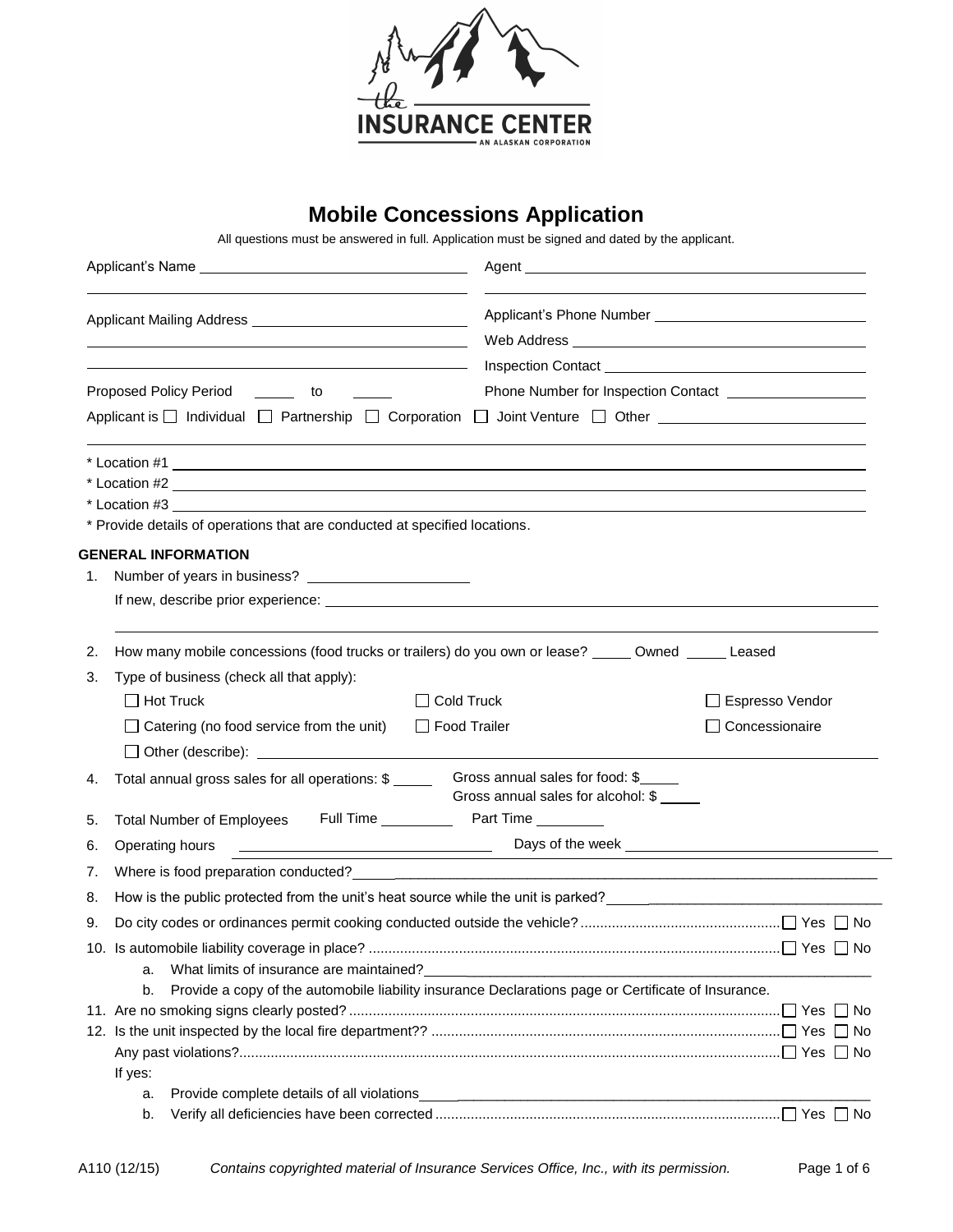# **COOKING CONTROLS**

| a.<br>b.<br>Describe service schedule:<br>c.<br>Type and Number of Cooking Methods: Range _____ Oven _____ Deep Fat Fryer _____ Broiler _____ Grill _____ Other<br>If there is a deep fat fryer:<br>What is the distance between the fryer and surface flames in inches?<br>The matter of the distance between the fryer and surface flames in inches?<br>a.<br>b.<br>c.<br>What is the height of the baffle plate?<br>Is the fryer equipped with: an independent high-limit control in addition to the adjustable operating control<br>d.<br>(1) Is the high-limit control designed and arranged to shut off the fuel supply, including electrical energy, when the<br>fat temperature reaches more than 475 degrees Fahrenheit 1-inch below the liquid surface? $\Box$ Yes $\Box$ No<br>е. |
|----------------------------------------------------------------------------------------------------------------------------------------------------------------------------------------------------------------------------------------------------------------------------------------------------------------------------------------------------------------------------------------------------------------------------------------------------------------------------------------------------------------------------------------------------------------------------------------------------------------------------------------------------------------------------------------------------------------------------------------------------------------------------------------------|
|                                                                                                                                                                                                                                                                                                                                                                                                                                                                                                                                                                                                                                                                                                                                                                                              |
|                                                                                                                                                                                                                                                                                                                                                                                                                                                                                                                                                                                                                                                                                                                                                                                              |
|                                                                                                                                                                                                                                                                                                                                                                                                                                                                                                                                                                                                                                                                                                                                                                                              |
|                                                                                                                                                                                                                                                                                                                                                                                                                                                                                                                                                                                                                                                                                                                                                                                              |
|                                                                                                                                                                                                                                                                                                                                                                                                                                                                                                                                                                                                                                                                                                                                                                                              |
|                                                                                                                                                                                                                                                                                                                                                                                                                                                                                                                                                                                                                                                                                                                                                                                              |
|                                                                                                                                                                                                                                                                                                                                                                                                                                                                                                                                                                                                                                                                                                                                                                                              |
|                                                                                                                                                                                                                                                                                                                                                                                                                                                                                                                                                                                                                                                                                                                                                                                              |
|                                                                                                                                                                                                                                                                                                                                                                                                                                                                                                                                                                                                                                                                                                                                                                                              |
|                                                                                                                                                                                                                                                                                                                                                                                                                                                                                                                                                                                                                                                                                                                                                                                              |
|                                                                                                                                                                                                                                                                                                                                                                                                                                                                                                                                                                                                                                                                                                                                                                                              |
|                                                                                                                                                                                                                                                                                                                                                                                                                                                                                                                                                                                                                                                                                                                                                                                              |
|                                                                                                                                                                                                                                                                                                                                                                                                                                                                                                                                                                                                                                                                                                                                                                                              |
|                                                                                                                                                                                                                                                                                                                                                                                                                                                                                                                                                                                                                                                                                                                                                                                              |
|                                                                                                                                                                                                                                                                                                                                                                                                                                                                                                                                                                                                                                                                                                                                                                                              |
| a.                                                                                                                                                                                                                                                                                                                                                                                                                                                                                                                                                                                                                                                                                                                                                                                           |
| Describe Service Schedule.<br>b.                                                                                                                                                                                                                                                                                                                                                                                                                                                                                                                                                                                                                                                                                                                                                             |
| Number and type of fire extinguishers in unit?                                                                                                                                                                                                                                                                                                                                                                                                                                                                                                                                                                                                                                                                                                                                               |
| Was all equipment installed by a certified commercial automobile/truck or truck body manufacturer or certified conversion                                                                                                                                                                                                                                                                                                                                                                                                                                                                                                                                                                                                                                                                    |
|                                                                                                                                                                                                                                                                                                                                                                                                                                                                                                                                                                                                                                                                                                                                                                                              |
|                                                                                                                                                                                                                                                                                                                                                                                                                                                                                                                                                                                                                                                                                                                                                                                              |
|                                                                                                                                                                                                                                                                                                                                                                                                                                                                                                                                                                                                                                                                                                                                                                                              |
| a.                                                                                                                                                                                                                                                                                                                                                                                                                                                                                                                                                                                                                                                                                                                                                                                           |
| b.                                                                                                                                                                                                                                                                                                                                                                                                                                                                                                                                                                                                                                                                                                                                                                                           |
|                                                                                                                                                                                                                                                                                                                                                                                                                                                                                                                                                                                                                                                                                                                                                                                              |
| If yes:                                                                                                                                                                                                                                                                                                                                                                                                                                                                                                                                                                                                                                                                                                                                                                                      |
| a.                                                                                                                                                                                                                                                                                                                                                                                                                                                                                                                                                                                                                                                                                                                                                                                           |
| Have units that have been removed for cleaning been inspected to verify appliances have been returned to the<br>b.                                                                                                                                                                                                                                                                                                                                                                                                                                                                                                                                                                                                                                                                           |
| <b>FUEL SOURCES</b>                                                                                                                                                                                                                                                                                                                                                                                                                                                                                                                                                                                                                                                                                                                                                                          |

| 1. | Size of propane tank(s):                                 |
|----|----------------------------------------------------------|
| 2. | Where is/are the propane tank(s) located?                |
| 3. | What is the expiration date of the tank(s)?              |
|    | 4. Date the tank(s) were last inspected?                 |
|    | Electric (Generator or Direct Current):                  |
| 1. | Provide details of appliances and their use:             |
| 2. | Where is the generator located?                          |
| 3. | Quantity and type of fuel stored to power the generator: |
| 4. |                                                          |
|    | If yes:                                                  |
|    | a.                                                       |
|    | b.                                                       |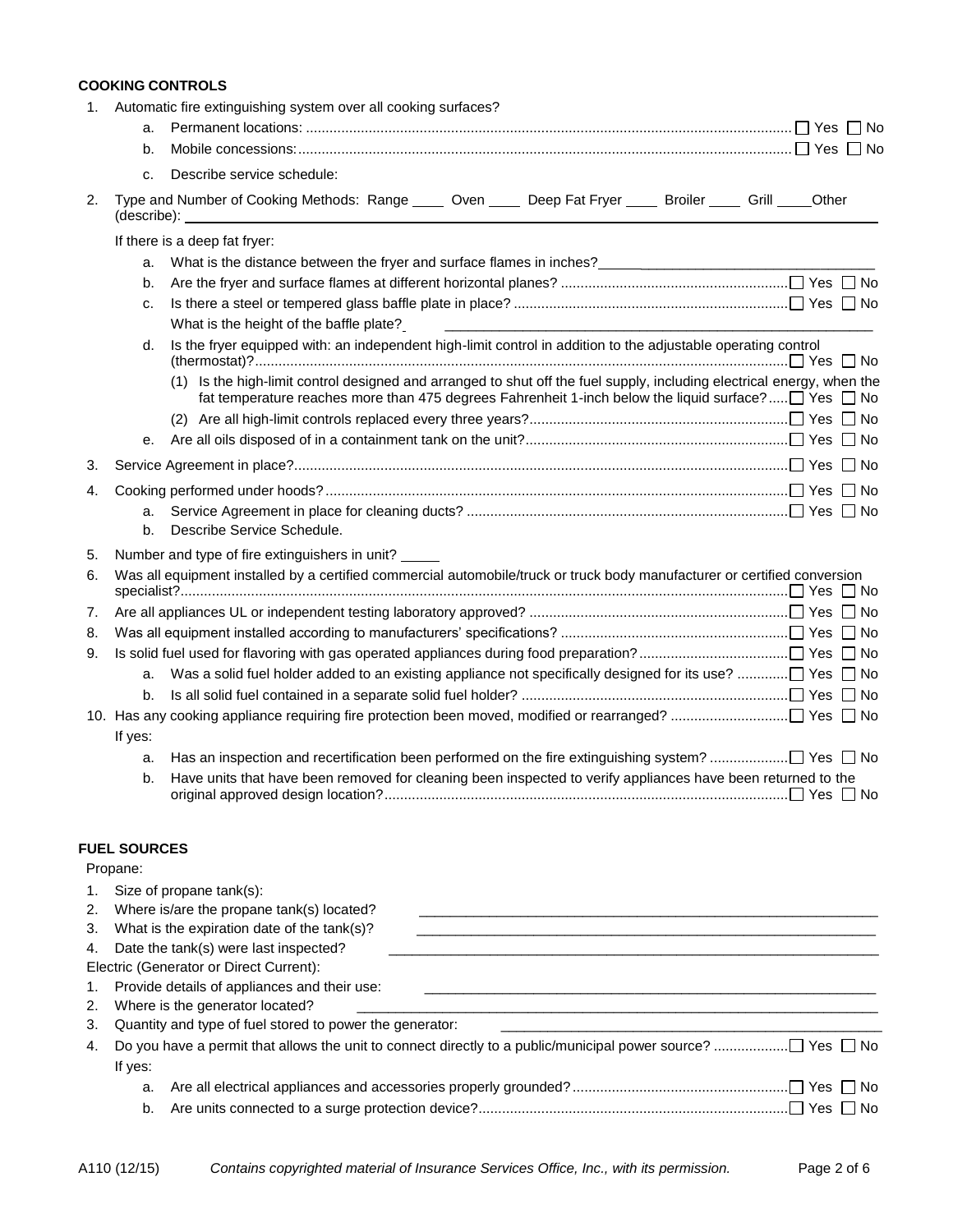# **FOOD TRUCKS □ N/A**

| 1. |                                                                            |                                |                                                           |
|----|----------------------------------------------------------------------------|--------------------------------|-----------------------------------------------------------|
| 2. |                                                                            |                                |                                                           |
|    | If portable, provide a photo showing how the stairs or risers are secured. |                                |                                                           |
| 3. |                                                                            |                                |                                                           |
|    | a.                                                                         |                                |                                                           |
|    | b.                                                                         |                                |                                                           |
|    | How often are the inspections conducted?<br>c.                             |                                |                                                           |
|    | d.                                                                         |                                |                                                           |
|    | If self-contained, indicate which is included:<br>е.                       |                                |                                                           |
|    | $\Box$ Fresh water supply                                                  | $\Box$ Food preparation area   | □ Food Storage                                            |
|    | $\Box$ Gray water disposal tanks                                           | $\Box$ Ware washing facilities | $\Box$ Chemical storage                                   |
|    | Garbage disposal                                                           |                                | Number of compartments for ware washing facilities: _____ |
|    | <b>LIMITS - GENERAL LIABILITY (PER OCCURRENCE)</b>                         |                                |                                                           |
|    | <b>GENERAL AGGREGATE (OTHER THAN PRODUCTS/COMPLETED OPERATIONS)</b>        |                                | $\frac{1}{2}$                                             |
|    | <b>PRODUCTS &amp; COMPLETED OPERATIONS AGGREGATE</b>                       |                                | $\frac{1}{2}$                                             |
|    | PERSONAL & ADVERTISING INJURY (ANY ONE PERSON OR ORGANIZATION)             |                                |                                                           |
|    | <b>EACH OCCURRENCE</b>                                                     |                                | $\frac{1}{2}$                                             |
|    | DAMAGE TO PREMISES RENTED TO YOU (ANY ONE PREMISES)                        |                                | $\frac{1}{2}$                                             |
|    | <b>MEDICAL EXPENSE (ANY ONE PERSON)</b>                                    |                                |                                                           |

# **CERTIFICATE RECIPIENTS / ADDITIONAL INTERESTS**

| <b>NAME AND ADDRESS</b> | <b>RELATIONSHIP</b><br><b>TO APPLICANT</b> | <b>ADDITIONAL</b><br><b>INSURED</b> | <b>CERTIFICATE</b> |
|-------------------------|--------------------------------------------|-------------------------------------|--------------------|
|                         |                                            |                                     |                    |
|                         |                                            |                                     |                    |
|                         |                                            |                                     |                    |
|                         |                                            |                                     |                    |
|                         |                                            |                                     |                    |
|                         |                                            |                                     |                    |

# **COMMERCIAL PROPERTY OTHER THAN FOOD TRUCKS OR TRAILERS BUILDING INFORMATION**

|                          | Loc.1              |                    |                    | Loc.2                              |                    | Loc.3                              |
|--------------------------|--------------------|--------------------|--------------------|------------------------------------|--------------------|------------------------------------|
| <b>CONSTRUCTION:</b>     |                    |                    |                    |                                    |                    |                                    |
| YEAR BUILT:              |                    |                    |                    |                                    |                    |                                    |
| # OF STORIES:            |                    |                    |                    |                                    |                    |                                    |
| TOTAL SQ. FOOTAGE:       |                    |                    |                    |                                    |                    |                                    |
| <b>PROTECTION CLASS:</b> |                    |                    |                    |                                    |                    |                                    |
|                          | <b>FIRE</b>        | <b>THEFT</b>       | <b>FIRE</b>        | <b>THEFT</b>                       | <b>FIRE</b>        | <b>THEFT</b>                       |
| <b>ALARM</b>             | Central<br>Station | Central<br>Station | Central<br>Station | Central<br>$\mathbf{I}$<br>Station | Central<br>Station | Central<br>$\mathsf{L}$<br>Station |
|                          | l Local            | Local              | Local              | l Local                            | Local              | l Local                            |
|                          | None               | None               | None               | None<br>$\perp$                    | None               | $\Box$ None                        |
| YEAR OF                  | Roof               | Wiring             | Roof               | Wiring                             | Roof               | Wiring                             |
| <b>LATEST UPDATE</b>     | Plumbing           | <b>HVAC</b>        | Plumbing           | <b>HVAC</b>                        | Plumbing           | <b>HVAC</b>                        |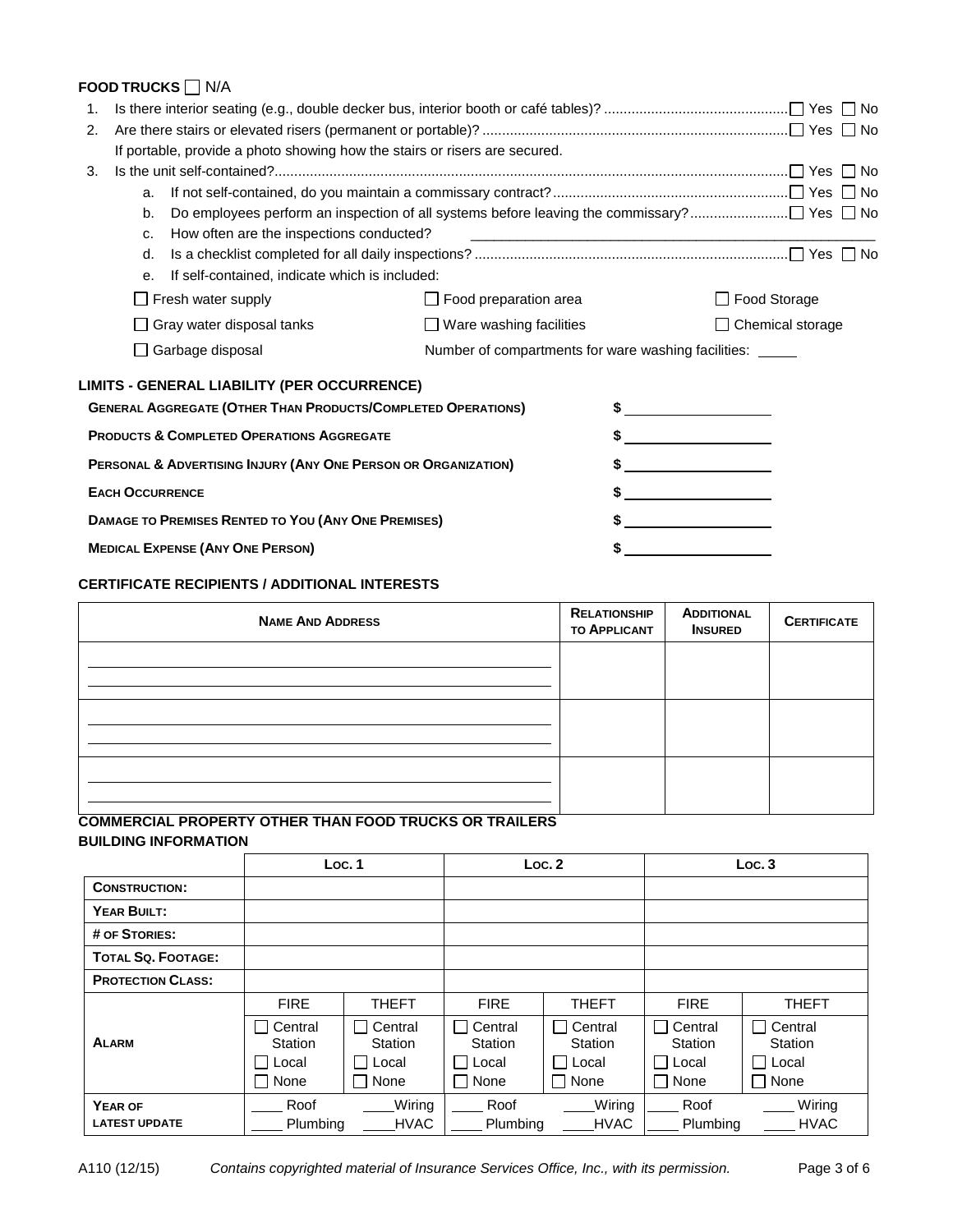#### **LIMITS & COVERAGE**

#### **PROPERTY OTHER THAN FOOD TRUCKS OR TRAILERS INCLUDING BPP PERMANENTLY MOUNTED OR STORED IN THESE VEHICLES**

| <b>COVERAGE</b>        | <b>COINSURANCE %</b>                               | <b>DEDUCTIBLE</b> | <b>CAUSES</b><br>OF LOSS | Loc 1 | Loc <sub>2</sub> | Loc 3 |
|------------------------|----------------------------------------------------|-------------------|--------------------------|-------|------------------|-------|
| <b>BUILDING</b>        | $-\frac{9}{6}$                                     |                   |                          |       |                  |       |
| <b>BPP</b>             | %                                                  |                   | Basic                    |       |                  |       |
| <b>BUSINESS INCOME</b> | Coinsurance %: 9%<br>or<br>Monthly Limit Amount \$ |                   | $\Box$ Special           |       |                  |       |
|                        |                                                    |                   |                          |       |                  |       |

#### **INLAND MARINE – MISCELLANEOUS PROPERTY** (COINSURANCE IS 100%)

Miscellaneous Scheduled Property Information:

VIN NUMBER FOR TRUCK OR TRAILER #1:

VIN NUMBER FOR TRUCK OR TRAILER #2:

VIN NUMBER FOR TRUCK OR TRAILER #3: \[\]

#### **SCHEDULED PROPERTY – DESCRIPTION AND LIMITS**

| <b>TRUCK#</b> | <b>DESCRIBED ITEM</b> | <b>Manufacturer</b><br>(If Applicable) | <b>SERIAL#</b><br>(If Applicable) | <b>LIMIT</b> |
|---------------|-----------------------|----------------------------------------|-----------------------------------|--------------|
|               |                       |                                        |                                   |              |
|               |                       |                                        |                                   |              |
|               |                       |                                        |                                   |              |

|  | <b>COVERAGE:</b> $\bigcup$ Cause of Loss: $\bigcap$ Basic $\bigcap$ Special | Deductible (per loss): \$ |
|--|-----------------------------------------------------------------------------|---------------------------|
|--|-----------------------------------------------------------------------------|---------------------------|

### **PRIOR CARRIER HISTORY & LOSS INFORMATION**

#### **PRIOR CARRIERS (LAST THREE YEARS):**

| YEAR | <b>CARRIER</b> | <b>POLICY NUMBER</b> | <b>LIMITS</b> | <b>PREMIUM</b> |
|------|----------------|----------------------|---------------|----------------|
|      |                |                      | ъD            |                |
|      |                |                      | ง             |                |
|      |                |                      | J             |                |

#### **LOSS HISTORY (LAST THREE YEARS)**

| DATE OF LOSS | <b>TYPE OF LOSS</b> | <b>DESCRIPTION OF LOSS</b> | <b>AMOUNT PAID</b> | <b>RESERVE</b> |
|--------------|---------------------|----------------------------|--------------------|----------------|
|              |                     |                            | \$                 |                |
|              |                     |                            | \$                 |                |
|              |                     |                            | \$                 |                |

| If yes, Explain. |  |
|------------------|--|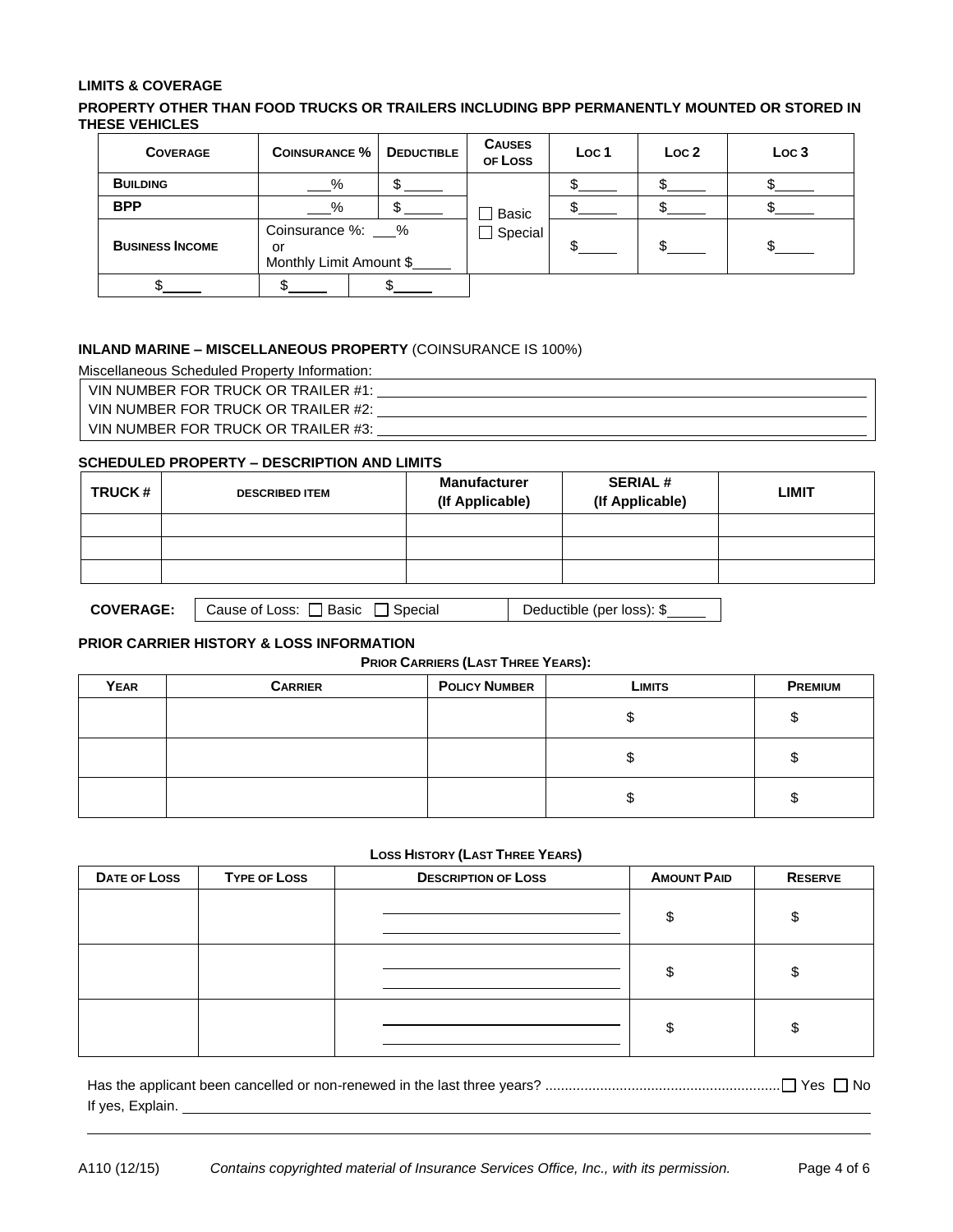#### **PLEASE READ BELOW AND COMPLETE SIGNATURE BLOCK ON LAST PAGE**

I have reviewed this application for accuracy before signing it. As a condition precedent to coverage, I hereby state that the information contained herein is true, accurate and complete and that no material facts have been omitted, misrepresented or misstated. I know of no other claims or lawsuits against the applicant and I know of no other events, incidents or occurrences which might reasonably lead to a claim or lawsuit against the applicant. I understand that this is an application for insurance only and that completion and submission of this application does not bind coverage with any insurer.

**IMPORTANT NOTICE:** As part of our underwriting procedure, a routine inquiry may be made to obtain applicable information concerning character, general reputation, personal characteristics, and mode of living. Upon written request, additional information as to the nature and scope of the report, if one is made, will be provided.

#### **FRAUD STATEMENT FOR THE STATE(S) OF:**

**Alabama, Alaska, Arizona, Arkansas, California, Connecticut, Delaware, District of Columbia, Georgia, Idaho, Illinois, Indiana**, **Iowa, Louisiana**, **Massachusetts**, **Michigan**, **Minnesota, Mississippi**, **Missouri**, **Montana**, **Nebraska**, **Nevada, New Hampshire**, **North Carolina**, **North Dakota**, **Rhode Island, South Carolina**, **South Dakota**, **Texas**, **Utah**, **Vermont**, **West Virginia**, **Wisconsin**, **Wyoming**: Any person who knowingly presents a false or fraudulent claim for payment of a loss or benefit or knowingly presents false information in an application for insurance is guilty of a crime and may be subject to fines and confinement in prison.

**Colorado:** It is unlawful to knowingly provide false, incomplete, or misleading facts or information to an insurance company for the purpose of defrauding or attempting to defraud the company. Penalties may include imprisonment, fines, denial of insurance, and civil damages. Any insurance company or agent of an insurance company who knowingly provides false, incomplete, or misleading facts or information to a policyholder or claimant for the purpose of defrauding or attempting to defraud the policyholder or claimant with regard to a settlement or award payable from insurance proceeds shall be reported to the Colorado Division of Insurance within the Department of Regulatory Agencies.

**Florida:** Any person who knowingly and with intent to injure, defraud or deceive any insurer files a statement of claim or an application containing any false, incomplete, or misleading information is guilty of a felony of the third degree.

**Hawaii:** Intentionally or knowingly misrepresenting or concealing a material fact, opinion or intention to obtain coverage, benefits, recovery or compensation when presenting an application for the issuance or renewal of an insurance policy or when presenting a claim for the payment of a loss is a criminal offense punishable by fines or imprisonment, or both.

**Kansas:** Any person who commits a fraudulent insurance act is guilty of a crime and may be subject to restitution, fines and confinement in prison. A fraudulent insurance act means an act committed by any person who, knowingly and with intent to defraud, presents, causes to be presented or prepares with knowledge or belief that it will be presented to or by an insurer, purported insurer or insurance agent or broker, any written, electronic, electronic impulse, facsimile, magnetic, oral or telephonic communication or statement as part of, or in support of, an application for insurance, or the rating of an insurance policy, or a claim for payment or other benefit under an insurance policy, which such person knows to contain materially false information concerning any material fact thereto; or conceals, for the purpose of misleading, information concerning any fact material thereto.

**Kentucky, Ohio, Pennsylvania:** Any person who knowingly and with intent to defraud any insurance company or other person files an application for insurance containing any materially false information or conceals, for the purpose of misleading, information concerning any fact material thereto commits a fraudulent insurance act, which is a crime. **Maine, Tennessee, Virginia, Washington:** It is a crime to knowingly provide false, incomplete or misleading information to an insurance company for the purpose of defrauding the company. Penalties may include imprisonment, fines, or a denial of insurance benefits.

**Maryland:** Any person who knowingly or willfully presents a false or fraudulent claim for payment of a loss or benefit or knowingly or willfully presents false information in an application for insurance is guilty of a crime and may be subject to fines and confinement in prison.

**New Jersey:** Any person who includes any false or misleading information on an application for an insurance policy is subject to criminal and civil penalties.

**New Mexico:** Any person who knowingly presents a false or fraudulent claim for payment of a loss or benefit or knowingly presents false information in an application for insurance is guilty of a crime and may be subject to civil fines and criminal penalties.

**New York:** Any person who knowingly and with intent to defraud any insurance company or other person files an application for insurance or statement of claim containing any materially false information, or conceals for the purpose of misleading, information concerning any fact material thereto, commits a fraudulent insurance act, which is a crime, and shall also be subject to a civil penalty not to exceed five thousand dollars and the stated value of the claim for each such violation.